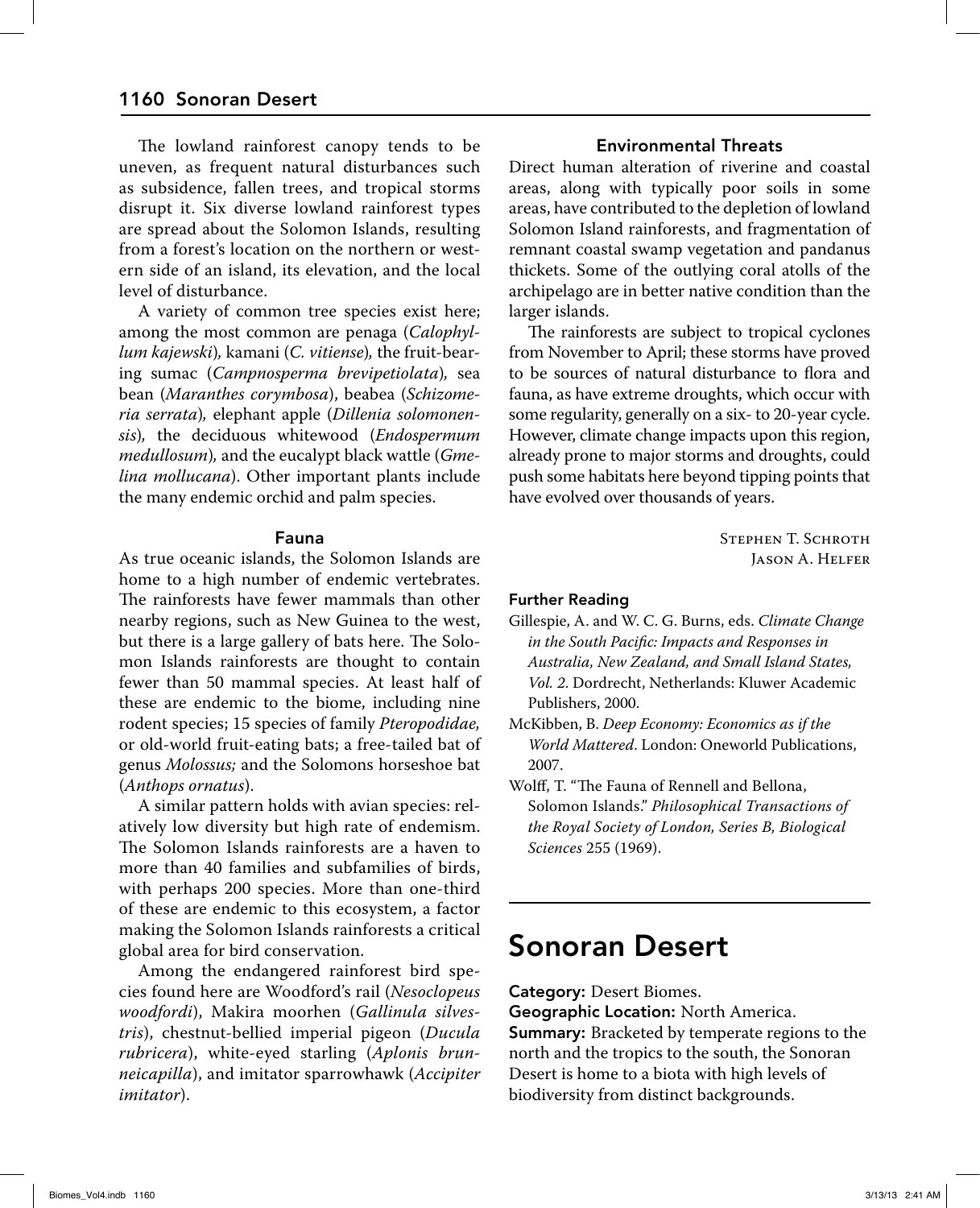About 60 million years ago, what is now the southwestern United States and northwestern Mexico contained a relatively wet forest that was composed of both tropical and temperate species. Deserts were nowhere to be found. However, when conditions gradually shifted from wet to dry about 30 million years ago, some species adapted to these changing conditions toward what would later make up the Sonoran Desert biome of today.

## Climate and Origins

The connection of desert species to the temperate and tropical forests from which they originally evolved is clearly visible in the flora of the Sonoran Desert. The five species of columnar cacti that impart much of the character of this region, for example, originated in tropical latitudes, in the remarkable Tehuacán valley of central Mexico. Additionally, more than half of the plants that currently exist in the desert are annuals. Annuals are plants that complete their life cycle in one year and take advantage of temporary resources, and here in the arid Sonoran Desert climate, that especially means rain. These species are about equally divided between those of temperate origin, which emerge in winter, and those of tropical origin, that emerge during summer. Yet, it took millions of years of evolution and shifting climatic conditions for the formation of the desert that we know today. In fact modern desert communities did not appear until just 8,000 years ago. The Sonoran Desert is a new thing in geologic terms.

The Sonoran Desert exists in a continuum of rainfall seasonality, with two peaks of rain: one in the summer and one in the winter. Winter precipitation comes to the region from the Pacific Ocean, which brings cool, soaking rains. The amount of winter rain tends to be modulated by the La Niña and El Niño oceanic-driven climatic cycles, with more winter rain during the warm El Niño phase than in the cool La Niña period.

In the summer, the heating of the land that occurred during the late spring draws in moisture from the Gulf of California, which creates huge, powerful thunderstorms with bursts of rain and lightning that can cool a hot summer day in minutes. This summer rain system is called the Mexican monsoon. Additional but less reliable summer rain comes in the form of tropical hurricanes in the eastern Pacific that form off the west coast of southern Mexico.

### Biotic Response

Throughout the year, this seasonality is vividly apparent. Summer rains bring a flush of activity to species that originated in tropical latitudes. Cacti release their crowns of multicolored flowers, which are visited by pollinating bats. Elephant trees and various legume trees and shrubs set forth beautiful displays of foliage and flowers. Frogs dormant the rest of the year are awoken by ephemeral pools of water; they fill the desert night with a chorus of croaking.

But on a cool winter day after a gentle rain, none of what comes to life in the summer is visible. Now it is the species of temperate origins that capture the attention. Ferns that in the dry months are mysteriously absent emerge from rocky cracks and blanket previously barren slopes with a bright green.

Unexpectedly cold winter nights bring freezing temperatures that once every few decades are severe enough to kill back vast numbers of tropically derived species, keeping the balance between the temperate and tropical nature of the desert. Spring seasons following fortuitous winter rains erupt in fields of wildflowers that carpet the desert floors in yellow, blue, pink, and white. It is this climatic complexity that makes the Sonoran Desert a composition of such divergent life forms and leads to high levels of biodiversity.

#### Regional Habitats

The Sonoran Desert is not a uniform landscape; it is composed of several distinct regions. The saguaropalo verde studded landscape defines the northern Sonoran Desert. The Lower Colorado Valley in the vicinity of the Colorado River and its delta is the most arid corner of North America. The diminished Colorado River Delta still serves as critical habitat for many migrating birds, although the human diversion and reduction of freshwater flow has severely degraded this once great ecosystem.

Just west of the delta, the Gran Desierto hosts the largest complex of sand dunes on the conti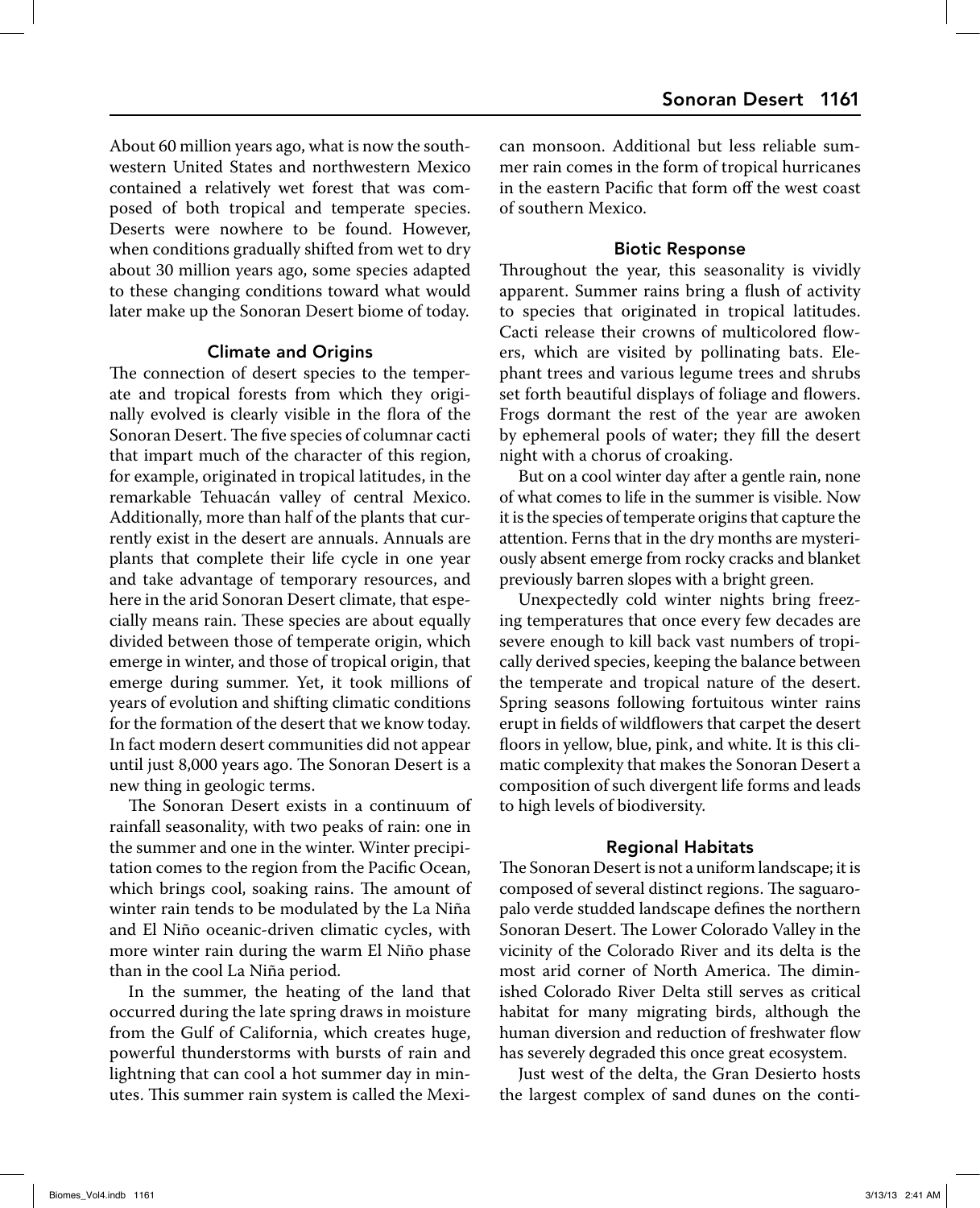nent, remnants of the land forms that used to fill the Grand Canyon. Here too, the Pinacates resembles a lunar-like landscape of lava flows and massive craters formed by relatively recent localized volcanic activity, 1.7 million to 16,000 years ago.

The western coast of Sonora, Mexico, is heavily influenced by the buffering maritime influence of the Gulf of California and unpredictable, scant rainfall. A landscape of tall cacti and succulent trees with swollen trunks, and a low layer of shrubs interspersed at regular intervals, hugs the coast for miles and is the vegetation found on the individually unique and pristine islands of the Gulf of California.

Inland of this coastal fringe, the plants become denser and are characterized by a multitude of semi-deciduous tree species and various columnar cacti. Further east or south, the vegetation thickens progressively until the flat, arid valleys



*A close-up of the hot pink blossoms of the beavertail cactus (*Opuntia basilaris*) in the Sonoran Desert. Many types of cacti bloom in the desert from March to June. (Thinkstock)*

of bare ground, occasional shrubs, and scattered stands of trees fade away entirely. Instead, on the eastern side of the state of Sonora is the towering Sierra Madre Occidental and its deep *barrancas*, or canyons, filled with lush tropical vegetation, here at its northernmost extent in the New World.

## Flora and Fauna

Many plants thrive in the Sonoran Desert. The endemic (found nowhere else) saguaro cactus (*Carnegiea gigantea*) is perhaps the best-known plant found here, but others are vital to support local wildlife. Such plants include beavertail (*Opuntia basilaris*), cholla (*Cylindropuntia* spp.), prickly pear cacti (*Opuntia* spp.), legume trees such as iron wood (*Olneya* tesota) and palo verde (*Parkinsonia* spp), diverse grasses, and others. Cacti provide nourishment to many animals and keystone legume trees provide shade to animals and plants alike. From March to June, many cacti produce white, red, pink and yellow flowers, which dot the desert landscape with vivid color.

Other plants of interest include the only regional endemic palm here, the California fan palm, which is found in the Colorado Desert section of the Sonoran Desert and into Baja California. It is also found at several oases, including the one in Joshua Tree National Park.

The Sonoran desert hosts a great diversity of mammals, reptiles, and other animals. The black Mexican king snake, Arizona night lizard, desert iguana, and desert box turtle are among the most widespread reptiles. Coyotes and desert bighorn sheep rank among the hallmark mammal types. Many birds are endemic to the Sonoran Desert, such as the greater roadrunner, Gila woodpecker, and burrowing owl.

#### Threats

In the latter half of the 20th century, largely due to intensive irrigation and the widespread use of air-conditioning, the populations of towns in the Sonoran Desert multiplied from a few thousand individuals to form the three major population centers of the region: Phoenix, Arizona, with a population of 4 million; Tucson, Arizona, population 1 million; and Hermosillo, Sonora, population